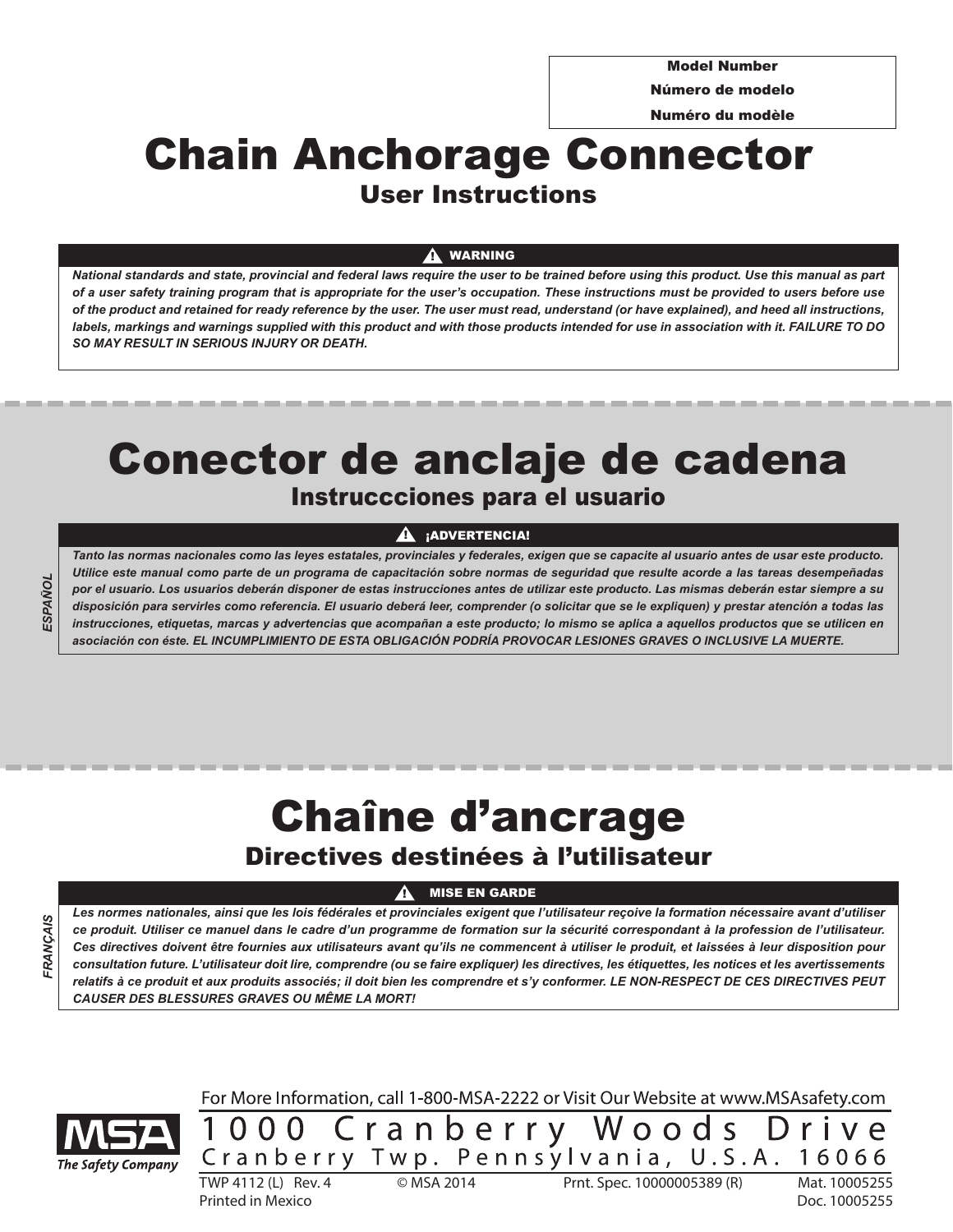# 1.0 SPECIFICATIONS

- **•** MSA Chain Anchorage Connectors meet OSHA requirements and ANSI Z359.1 standards.
- **•** The MSA Chain has a minimum breaking strength of 5,000 lbf (22.2 kN).
- **•** The MSA Chain is constructed of alloy steel, 1/4 in. (6 mm) diameter with protective coated finish. Overall length of the Chain Anchorage Connector is 6 ft (1.8 m).
- **•** The MSA Chain is designed for the attachment of a single personal fall arrest system.
- **•** When used as part of a personal fall arrest system, fall arresting forces must not exceed 1,800 lbf (8 kN).
- **•** Capacity is 310 lbs (140 kg) including weight of the user plus clothing, tools and other user-borne objects.

#### 2.0 DESCRIPTION

The MSA Chain is a component designed specifically for coupling a single personal fall arrest system to an anchorage. The MSA Chain is a temporary overhead anchorage connector intended for use on such anchorages as pipes or beams.

# 1.0 ESPECIFICACIONES

- **•** Los conectores de anclaje de cadena MSA cumplen con los requisitos OSHA y con las norma ANSI Z359.1.
- **•** La cadena MSA presenta una resistencia a la rotura de mínimo 5000 lbf (22.2 kN).
- **•** La cadena MSA está hecha de acero aleado, tiene un diámetro de 1/4 pulg. (6 mm) y lleva un revestimiento de protección. La longitud total del conector de anclaje de cadena es de 6 pies (1.8 m).
- **•** La cadena MSA está diseñada para el enganche de un solo sistema personal de detención de caídas.
- **•** Cuando se usa como parte de un sistema personal de detención de caídas, las fuerzas de detención de la caída no deben superar las 1800 lbf (8 kN).
- **•** La capacidad es de 310 lb (140 kg) incluyendo el peso del usuario más la ropa, las herramientas y demás objetos que este lleve puestos.

# 2.0 DESCRIPCIÓN

La cadena MSA es un componente diseñado específicamente para enganchar un solo sistema personal de detención de caídas a un anclaje. La cadena MSA es un conector de anclaje provisional para aplicaciones en altura, concebido para el uso en anclajes como tubos o vigas.

#### 1.0 SPÉCIFICATIONS

- **•** Les chaîne d'ancrage de MSA respectent les exigences OSHA ainsi que les normes ANSI Z359.1.
- **•** La chaîne MSA possède une résistance minimale à la rupture de 22 kN (5 000 lbf).
- **•** Elle est fabriquée en acier d'alliage, d'un diamètre de 6 mm (1/4 po) recouvert d'une fini protecteur. La longueur totale des chaîne d'ancrage est de 1,8 m (6 pi).
- **•** La chaîne MSA est conçue pour le raccordement d'un dispositif antichute individuel.
- **•** Lorsqu'il est utilisé comme partie intégrante d'un dispositif antichute personnel, les forces d'arrêt de chute ne doivent pas excéder 8 kN (1 800 lbf).
- **•** La capacité est de 140 kg (310 lb), incluant le poids de l'utilisateur, ses vêtements, des outils et autres objets.

# 2.0 DESCRIPTION

La chaîne MSA est un composant conçu spécifiquement pour l'arrimage d'un dispositif antichute individuel à un ancrage. Elle constitue un connecteur d'ancrage aérien temporaire à utiliser comme dispositif d'ancrage à des tuyaux ou des poutres.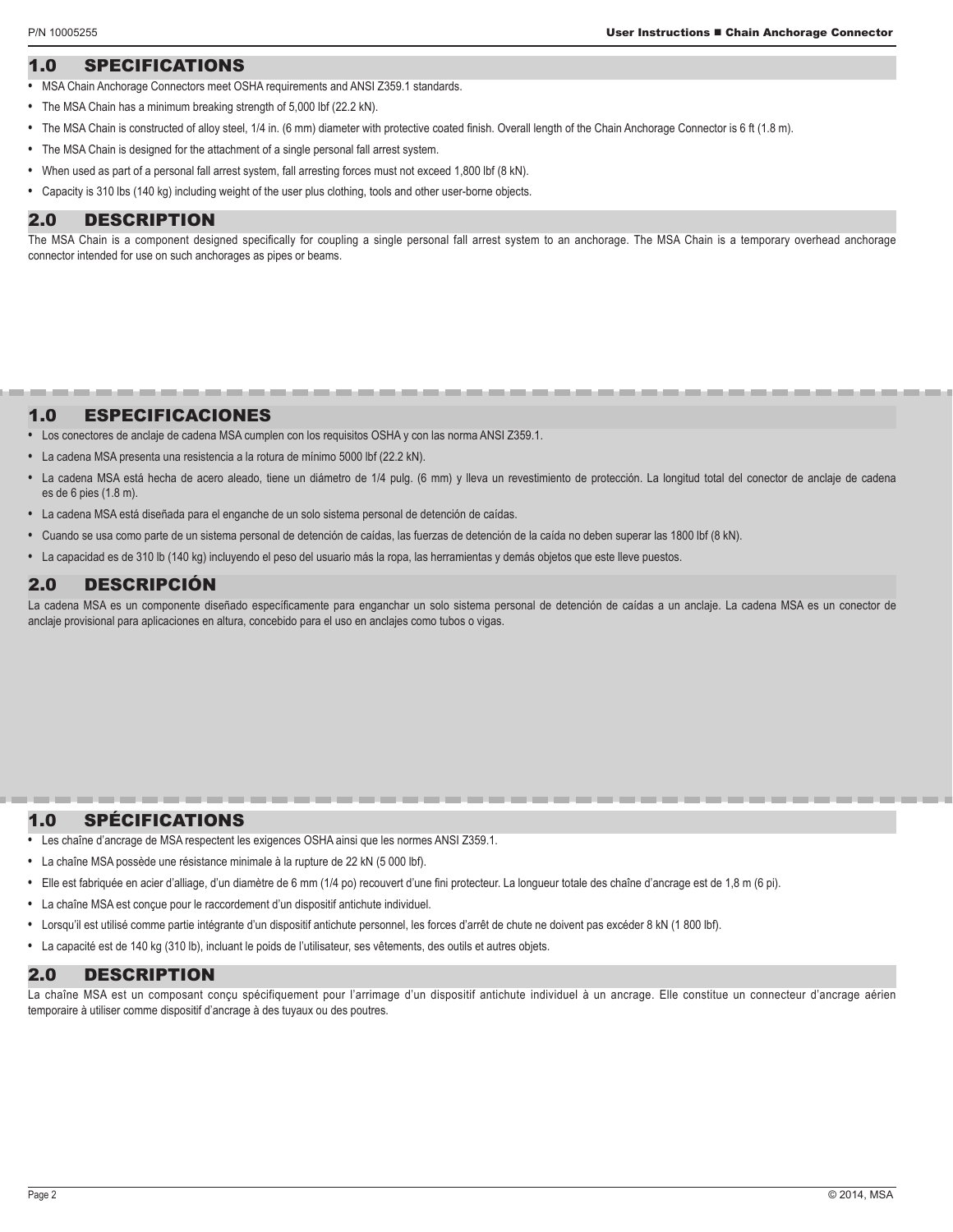# 3.0 SELECTION AND APPLICATIONS

#### 3.1 PURPOSE OF CHAIN

The Chain is primarily a component of a personal fall arrest system, serving as an anchorage connector. It may also be used for work positioning, travel restriction, rescue, retrieval, evacuation and confined space entry/exit operations, depending on the associated system components used together with the Chain.

Use of the Chain must comply with these User Instructions, and further, is subject to approval under the user's safety rules and regulations and by the user's safety director, supervisor or qualified safety engineer. Be certain the selection of the Chain Anchorage Connector is suited for the intended use and work environment. If there is any conflict between these User Instructions and other directives or procedures of the user's organization, do not use the Chain until such conflicts are resolved. Consult all local, state and federal Occupational Health and Safety Administration (OSHA) requirements for personal safety equipment. Also refer to the latest revision of ANSI Z359.1 standards for more information on anchorage connectors and associated system components. In Canada, refer to provincial and federal regulations.

# 3.2 LIMITATIONS

The following applications limitations must be considered and planned for before using the MSA Chain Anchorage Connector.

#### 3.2.1 PHYSICAL LIMITATIONS

The Chain is designed for one person with a combined total weight no greater than 310 lbs (140 kg), including clothing, tools and other user-borne objects.

#### 3.2.2 CHEMICAL HAZARDS

Acidic, alkaline or other environments with harsh substances may damage the hardware elements of the Chain. If working in a chemically aggressive environment, consult MSA to determine which anchorage connector material is better for your specific conditions. When working in the presence of chemicals, more frequent inspection of the Chain is required.

# 3.0 SELECCIÓN Y APLICACIONES

# 3.1 PROPÓSITO DE LA CADENA

La cadena es ante todo un componente de un sistema personal de detención de caídas, que sirve como conector de anclaje. También puede utilizarse para operaciones de posicionamiento en el trabajo, limitación de desplazamiento, rescate, recuperación, evacuación y entrada/salida de espacios confinados, dependiendo de los componentes del sistema asociado que se utilice junto a ella.

El uso de la cadena debe garantizar el respeto de estas instrucciones de uso y, además, está sujeto a aprobación, bajo las normas y reglamentaciones de seguridad, por parte del director, supervisor o técnico de seguridad calificado, responsable de la seguridad del usuario. Asegúrese de que la selección del conector de anclaje de cadena sea adecuada para el uso y el lugar de trabajo correspondientes. Si surgiera alguna discrepancia entre estas instrucciones de uso y otras normas o pautas de la organización del usuario, no use la cadena hasta que dicha diferencia se resuelva. Consulte todos los requisitos de OSHA (Administración de seguridad y salud ocupacional) a nivel local, estatal y federal, en materia de equipos de protección individual. Consulte también la revisión más actualizada de las normas ANSI Z359.1 para obtener mayor información sobre los conectores de anclaje y los componentes de los sistemas asociados. En Canadá, consulte las reglamentaciones provinciales y federales.

#### 3.2 RESTRICCIONES

Las siguientes restricciones a las aplicaciones deben tenerse en cuenta y planificarse antes del uso del conector de anclaje de cadena MSA.

#### 3.2.1 RESTRICCIONES FÍSICAS

La cadena está diseñada para una persona con un peso combinado total de no más de 310 lbs (140 kg), incluyendo el peso de la ropa, las herramientas y demás objetos que lleve puestos.

#### 3.2.2 RIESGOS QUÍMICOS

Los ambientes ácidos, alcalinos o con sustancias agresivas pueden estropear los herrajes de la cadena. Si se trabaja en un ambiente agresivo desde el punto de vista químico, consulte con MSA para determinar el material del conector de anclaje que mejor se adapta a las condiciones específicas. Si se trabaja en presencia de sustancias químicas, se recomienda realizar las inspecciones de la cadena con mayor frecuencia.

# 3.0 SÉLECTIONS ET APPLICATIONS

#### 3.1 RÔLE DE LA CHAÎNE

La chaîne est principalement un composant d'un dispositif antichute personnel, servant de connecteur d'ancrage. Elle peut également servir au positionnement au travail ou pour la restriction de déplacement, les sauvetages, récupérations, évacuations et sorties ou entrées dans des espaces clos, selon les composants accompagnant le dispositif lorsqu'utilisé avec la chaîne.

L'utilisation de la chaîne doit se conformer aux présentes directives d'utilisation, et est par ailleurs assujettie à une approbation en vertu des règles et réglementations en matière de sécurité de l'utilisateur et du directeur de la sécurité, du superviseur ou de l'ingénieur spécialisé en sécurité de l'entreprise. S'assurer que la chaîne d'ancrage convient à l'utilisation prévue et à l'environnement de travail. Ne pas utiliser la chaîne tant que les conflits entre les directives d'utilisation et les autres directives ou procédures adoptées par l'organisme de l'utilisateur ne sont pas résolus. Consulter l'ensemble des exigences locales, provinciales et fédérales de l'Occupational Health and Safety Administration (OSHA) en matière d'équipement de protection personnelle. Consulter également la plus récente version des normes ANSI Z359.1 pour de plus amples informations sur les connecteurs d'ancrage et les autres composants du dispositif. Au Canada, consulter la réglementation provinciale et fédérale.

#### 3.2 LIMITES

Les limites d'utilisation suivantes doivent être étudiées et prises en compte avant l'utilisation de la chaîne d'ancrage MSA.

#### 3.2.1 LIMITES PHYSIQUES

La chaîne est conçue pour une personne ayant un poids total combiné d'au plus 140 kg (310 lb), incluant les vêtements, les outils et les autres objets utiles à l'utilisateur.

#### 3.2.2 DANGERS LIÉS AUX SUBSTANCES CHIMIQUES

Les environnements acides, alcalins et les autres milieux agressifs peuvent endommager les pièces de quincaillerie de la chaîne. Lorsque l'exécution des travaux doit se faire dans un environnement chimique agressif, consulter MSA afin de déterminer le matériau de connecteur d'ancrage qui convient le mieux à votre situation propre. Des inspections plus fréquentes de la chaîne sont requises en présence de produits chimiques.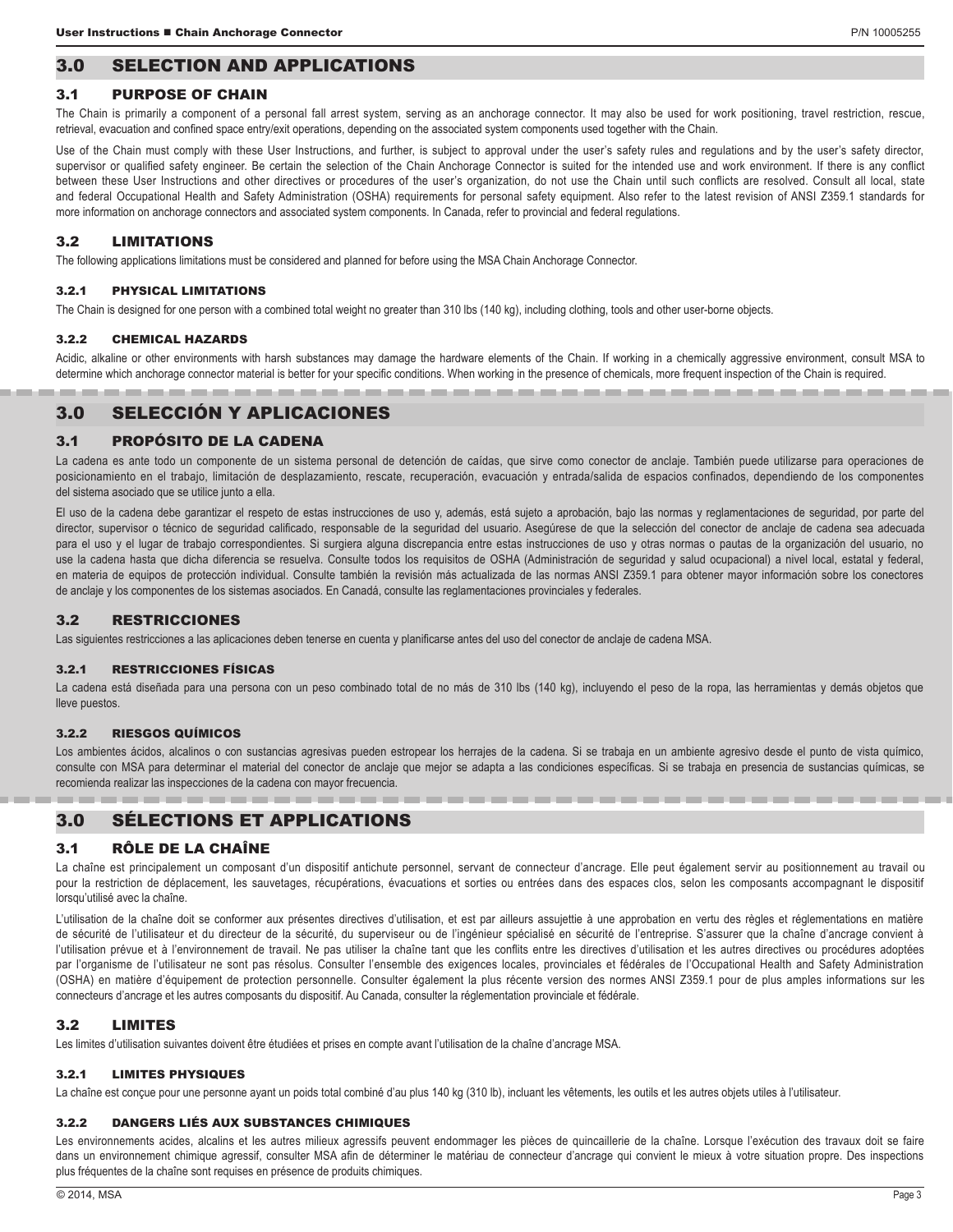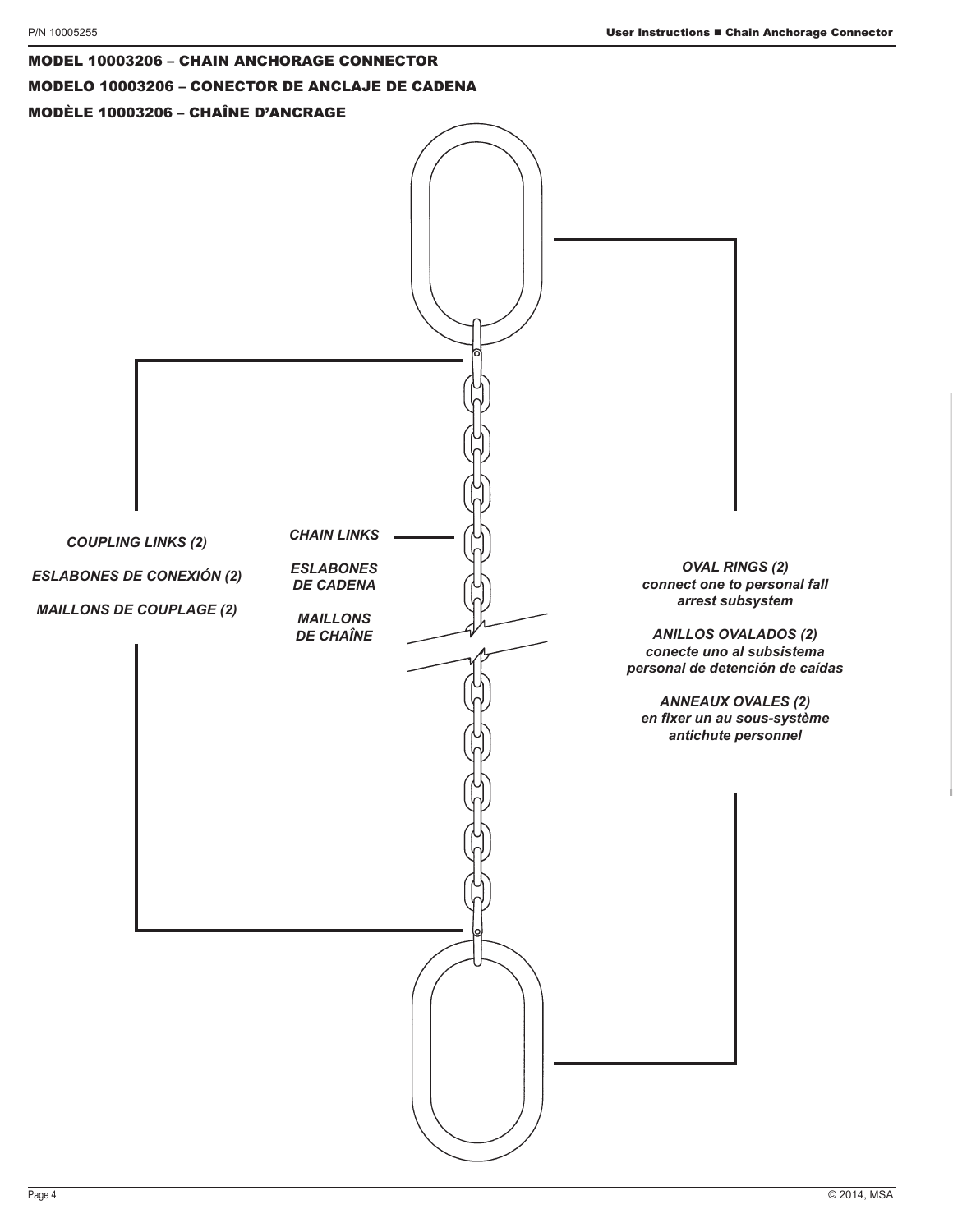#### 3.2.3 CORROSION

Do not expose the Chain to corrosive environments for prolonged periods. Organic substances and salt water are particularly corrosive to metal parts. When working in corrosive environments, more frequent inspection, cleaning and drying of the Chain is required.

#### 3.2.4 ELECTRICAL HAZARDS

Use extreme caution when working near energized electrical sources. Metal hardware will conduct electric current. Maintain a safe working distance (preferably at least 10 feet – 3 m) from electrical hazards.

#### 3.2.5 IMPACT FORCES

Any Chain Anchorage Connector which has been subjected to the forces of arresting a fall must be immediately removed from service and marked as "UNUSABLE" until destroyed.

#### 3.3 COMPATIBILITY OF SYSTEM PARTS

#### 3.3.1 COMPATIBILITY OF COMPONENTS AND SUBSYSTEMS

MSA Chain Anchorage Connectors are designed to be used with MSA approved components and connecting subsystems. Use of the Chain Anchorage Connector with products made by other manufacturers may adversely affect the functional compatibility between system parts and the safety and reliability of the complete system. Connecting subsystems must be suitable for use in the application (e.g. fall arrest, climbing protection, restraint, rescue or evacuation). MSA produces a complete line of connecting subsystems for each application. Contact MSA for further information. Refer to the manufacturer's instructions supplied with the component or connecting subsystem to determine suitability. For fall arrest applications using MSA Chain Anchorage Connectors, the maximum fall arrest force must not exceed 1,800 lbf (8 kN). Contact MSA with any questions regarding compatibility of equipment used with the MSA Chain Anchorage Connectors.

#### 3.2.3 CORROSIÓN

No exponga la cadena a ambientes corrosivos durante períodos prolongados. Las sustancias orgánicas y el agua salada son particularmente corrosivas para las partes metálicas. Al trabajar en ambientes corrosivos, es preciso aumentar la frecuencia de inspección, limpieza y secado de la cadena.

#### 3.2.4 RIESGOS ELÉCTRICOS

Preste mucha atención al trabajar cerca de fuentes eléctricas energizadas. Los herrajes metálicos conducen la corriente eléctrica. Guarde una debida distancia (de por lo menos 10 pies - 3 m preferentemente) de cualquier elemento que comporte un riesgo eléctrico.

#### 3.2.5 FUERZAS DE IMPACTO

Todo conector de anclaje de cadena que se haya visto sometido a la fuerza de la detención de una caída, debe ponerse fuera de servicio de inmediato y marcarse como "INUTILIZABLE" hasta su eliminación.

#### 3.3 COMPATIBILIDAD DE LAS PARTES DEL SISTEMA

#### 3.3.1 COMPATIBILIDAD DE LOS COMPONENTES Y SUBSISTEMAS

Los conectores de anclaje de cadena MSA están diseñados para ser utilizados con componentes y subsistemas de conexión aprobados por MSA. El uso del conector de anclaje de cadena con productos fabricados por terceros puede comprometer la compatibilidad funcional entre las partes del sistema y la seguridad y confiabilidad del sistema entero. Los subsistemas de conexión deben ser adecuados para el uso en la aplicación en cuestión (p. ej. detención de caídas, protección para ascenso, retención, rescate o evacuación). MSA produce una gama completa de subsistemas de conexión para cada aplicación. Póngase en contacto con MSA para pedir información más detallada al respecto. Consulte las instrucciones que le ha suministrado el fabricante junto al componente o al subsistema de conexión para determinar la compatibilidad. Para las aplicaciones de detención de caídas para las que vayan a utilizarse los conectores de anclaje de cadena MSA, la fuerza máxima de detención de la caída no debe superar un valor de 1800 lbf (8 kN). Póngase en contacto con MSA si tiene dudas en cuanto a la compatibilidad de los equipos utilizados con los conectores de anclaje de cadena MSA.

#### 3.2.3 CORROSION

Ne pas exposer la chaîne à des conditions corrosives pendant de longues périodes. Les substances organiques et l'eau salée sont particulièrement corrosives pour les pièces de métal. Des inspections, le nettoyage et le séchage plus fréquents de la chaîne sont requis en présence de conditions corrosives.

#### 3.2.4 RISQUES ÉLECTRIQUES

Faire preuve d'une extrême prudence à proximité de sources électriques sous tension, puisque le métal conduit le courant électrique. Conserver une distance de travail sécuritaire (de préférence au moins 3 m – 10 pi) des risques électriques.

#### 3.2.5 FORCES DE CHOC

Toute chaîne d'ancrage qui a été soumise à des forces d'arrêt de chute doit immédiatement être mise hors service et étiquetée « INUTILISABLE » jusqu'à sa destruction.

# 3.3 COMPATIBILITÉ DES PIÈCES DU SYSTÈME

#### 3.3.1 COMPATIBILITÉ DES COMPOSANTS ET SOUS-SYSTÈMES

Les chaînes d'ancrage MSA sont conçues pour être utilisées avec les composants et sous-systèmes de raccordement MSA approuvés. L'utilisation des chaînes d'ancrage avec des produits fabriqués par d'autres entreprises peut nuire à la compatibilité fonctionnelle des parties du dispositif et compromettre la sécurité et la fiabilité de l'ensemble du dispositif. Le raccordement à des sous-systèmes doit être convenable pour un emploi dans le cadre de l'application visée (ex. : arrêt de chute, protection lors d'une manœuvre d'ascension, de retenue, de sauvetage ou d'évacuation). MSA fabrique une gamme complète de sous-systèmes de raccordement pour chaque utilisation. Communiquer avec MSA pour obtenir de plus amples informations. Afin de déterminer la pertinence et le degré de compatibilité, veuillez vous reporter aux instructions du fabricant livrées avec les pièces composantes ou le sous-système de raccordement en question. La force de protection antichute maximale pour toutes les applications antichute utilisant les chaînes d'ancrage ne doit pas dépasser 8 kN (1 800 lbf). Veuillez contacter MSA si vous avez des questions sur la compatibilité de l'équipement utilisé avec les chaînes d'ancrage.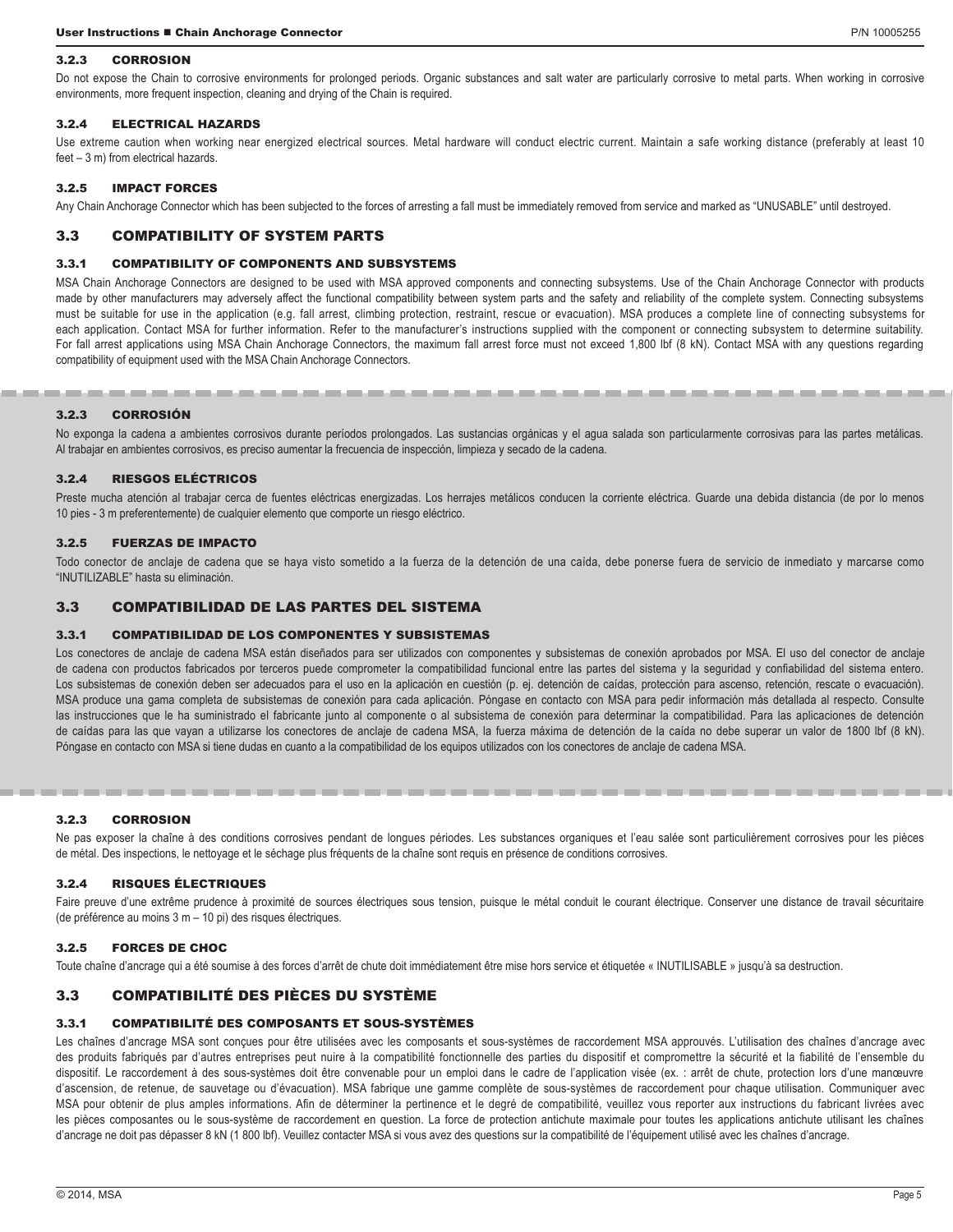#### 3.3.2 COMPATIBILITY OF CONNECTORS

Connectors, such as D-rings, snaphooks, and carabiners, must be rated at 5,000 lbf (22 kN) minimum breaking strength. MSA connectors meet this requirement. Connecting hardware must be compatible in size, shape, and strength. Non-compatible connectors may accidentally disengage ("rollout"). Always verify that the connecting carabiner and the D-ring on the harness or anchorage connector are compatible. Use only self-closing, self-locking carabiners (as defined and required by ANSI Z359.1).

#### 3.3.3 ANCHORAGES AND ANCHORAGE CONNECTORS

Anchorages for personal fall arrest systems must have a strength capable of supporting a static load, applied in directions permitted by the system, of at least: (a) 3,600 lbf (16 kN) when certification exists, or (b) 5,000 lbf (22.2 kN) in the absence of certification. See ANSI Z359.1 for definition of certification. When more than one personal fall arrest system is attached to an anchorage, the anchorage strengths set forth in (a) and (b) must be multiplied by the number of systems attached to the anchorage. See ANSI Z359.1, section 7.2.3. This requirement is consistent with OSHA requirements under 20 CFR 1910, Subpart F, Section 1910.66, Appendix C. In addition, it is recommended that the user of personal fall arrest systems refer to ANSI Z359.1, Section 7, for important considerations in equipment selection, rigging, use, and training.

# 4.0 INSTALLATION OF THE CHAIN

Wrap the chain around a suitable anchorage. Pass the oval ring on one end of the chain through the oval ring on the other end of the chain. Connect the attachment element of a compatible personal fall arrest system (locking snaphook or carabiner) to the free oval ring. Refer to Figure 1 below.

#### **CAUTION**  $\boldsymbol \Lambda$

*Do not leave the Chain Anchorage Connector installed in environments which could cause damage or deterioration to the product. Refer to sections 5 and 7 for care and inspection details. Do not leave unattended loads on the Chain Anchorage Connector.*

#### 3.3.2 COMPATIBILIDAD DE LOS CONECTORES

and the

------

Los conectores, como los anillos en D, los ganchos de seguridad y los mosquetones, deben tener una resistencia a la rotura de mínimo 5000 lbf (22 kN). Los conectores de MSA cumplen este requisito. Los herrajes de conexión deben ser compatibles en cuanto a dimensiones, fuerza y resistencia. Los conectores no compatibles se pueden desenganchar accidentalmente. Verifique siempre que el mosquetón de conexión y el anillo en D del arnés o del conector de anclaje sean compatibles. Use únicamente mosquetones de cierre y bloqueo automático (según establece la norma ANSI Z359.1).

#### 3.3.3 ANCLAJES Y CONECTORES DE ANCLAJE

Los anclajes para los sistemas personales de detención de caídas deben poder soportar una carga estática, aplicada en las direcciones admitidas por el sistema, de por lo menos: (a) 3600 lbf (16 kN) si el sistema está certificado, o (b) 5000 lbf (22.2 kN) si no está certificado. Consulte la norma ANSI Z359.1 para conocer la definición de la certificación. Cuando hay más de un sistema personal de detención de caídas conectado a un punto de anclaje, las resistencias de anclaje descritas en los puntos anteriores (a) y (b), deben multiplicarse por el número de sistemas conectados. Consulte la norma ANSI Z359.1, sección 7.2.3. Este requisito es compatible con las disposiciones OSHA 20 CFR 1910, subparte F, sección 1910.66, apéndice C. Además, se recomienda que el usuario de los sistemas personales de detención de caídas consulte la norma ANSI Z359.1, sección 7, en la que se contemplan aspectos importantes sobre la selección de los equipos, el amarre, el uso y la capacitación.

# 4.0 INSTALACIÓN DE LA CADENA

Envuelva la cadena alrededor de un anclaje adecuado. Pase el anillo ovalado de un extremo de la cadena por el del otro extremo. Conecte el elemento de enganche de un sistema personal de detención de caídas compatible (gancho de seguridad o mosquetón de bloqueo) al anillo ovalado libre. Consulte la Figura 1 abajo.

#### $\mathbf A$  cuidado

*No deje el conector de anclaje de cadena instalado en lugares en los que pueda sufrir daños o deterioro. En las secciones 5 y 7 encontrará información detallada sobre el mantenimiento y la inspección. No deje cargas sin vigilancia en el conector de anclaje de cadena.*

#### 3.3.2 COMPATIBILITÉ DES CONNECTEURS

Les connecteurs, comme les anneaux en D, les crochets à ressorts et les mousquetons, doivent avoir une résistance minimale à la rupture de 22 kN (5 000 lbf). Les connecteurs MSA respectent cette exigence. La ferrure de raccordement doit être compatible quant à la taille, la forme et la force. Les connecteurs non compatibles peuvent se décrocher accidentellement. Toujours s'assurer que le mousqueton de raccord et l'anneau en D du harnais ou le connecteur d'ancrage sont compatibles. N'utiliser que des mousquetons auto-bloquants ou à fermoir automatique (tel que définis et requis par ANSI Z359.1).

#### 3.3.3 ANCRAGES ET CONNECTEURS D'ANCRAGE

Les ancrages des dispositifs antichute personnels doivent être suffisamment résistants pour soutenir une charge statique, appliquée dans toutes les directions permises par le dispositif, d'au moins : (a) 16 kN (3600 lbf) lorsqu'une certification existe, ou (b) 22,2 kN (5 000 lbf) en l'absence d'une certification. Consulter l'ANSI Z359.1 pour obtenir une définition de la certification. Quand plus d'un système antichute individuel est attaché à un point d'ancrage, les forces d'ancrage engagées dans (a) et (b) doivent être multipliées par le nombre de systèmes d'arrêt de chute individuels actifs engagés. Consulter l'ANSI Z359.1, section 7.2.3. Cette exigence rejoint celles de l'OSHA 20 CFR 1910, sous-partie F, Section 1910.66, Annexe C. De plus, on recommande que l'utilisateur de dispositifs antichute personnels consulte la norme ANSI Z359.1, Section 7, portant sur les facteurs importants à considérer dans le choix de l'équipement, la manœuvre, l'utilisation et la formation.

# 4.0 INSTALLATION DE LA CHAÎNE

Enrouler la chaîne autour d'un point d'ancrage adéquat. Glisser l'anneau ovale se trouvant à une extrémité de la chaîne à travers l'anneau ovale de l'autre extrémité de la chaîne. Fixer l'élément d'ancrage d'un dispositif antichute personnel compatible (porte-mousqueton ou mousqueton verrouillable) à l'anneau ovale libre. Consulter la figure 1 ci-dessous.

#### $\mathbf A$  avertissement

*Ne pas laisser la chaîne d'ancrage sans surveillance si elle est installée dans un environnement qui pourrait causer des dommages ou la détérioration du produit. Consulter les sections 5 et 7 pour des directives relatives à l'entretien et à l'inspection. Ne pas laisser de charges sur la chaîne d'ancrage sans surveillance.*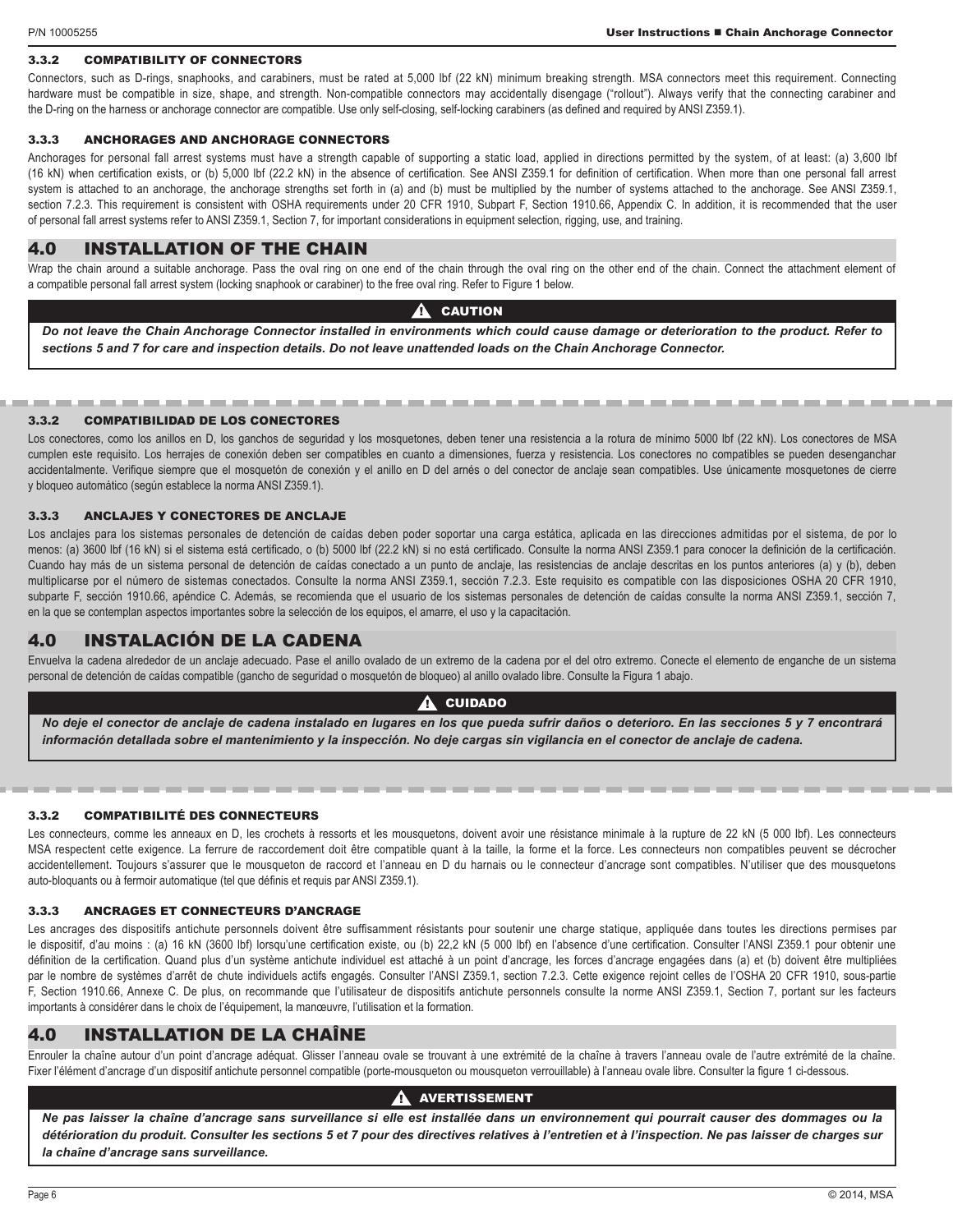#### FIGURE 1 MODEL NO. 10003206

#### FIGURA 1 MODELO N.º 10003206

# FIGURE 1 NUMÉRO DE MODÈLE 10003206



*(for attachment to personal fall arrest system)*

*ANILLO OVALADO (para el enganche al sistema personal de detención de caídas)*

*ANNEAU OVALE (pour le raccord au dispositif antichute personnel)*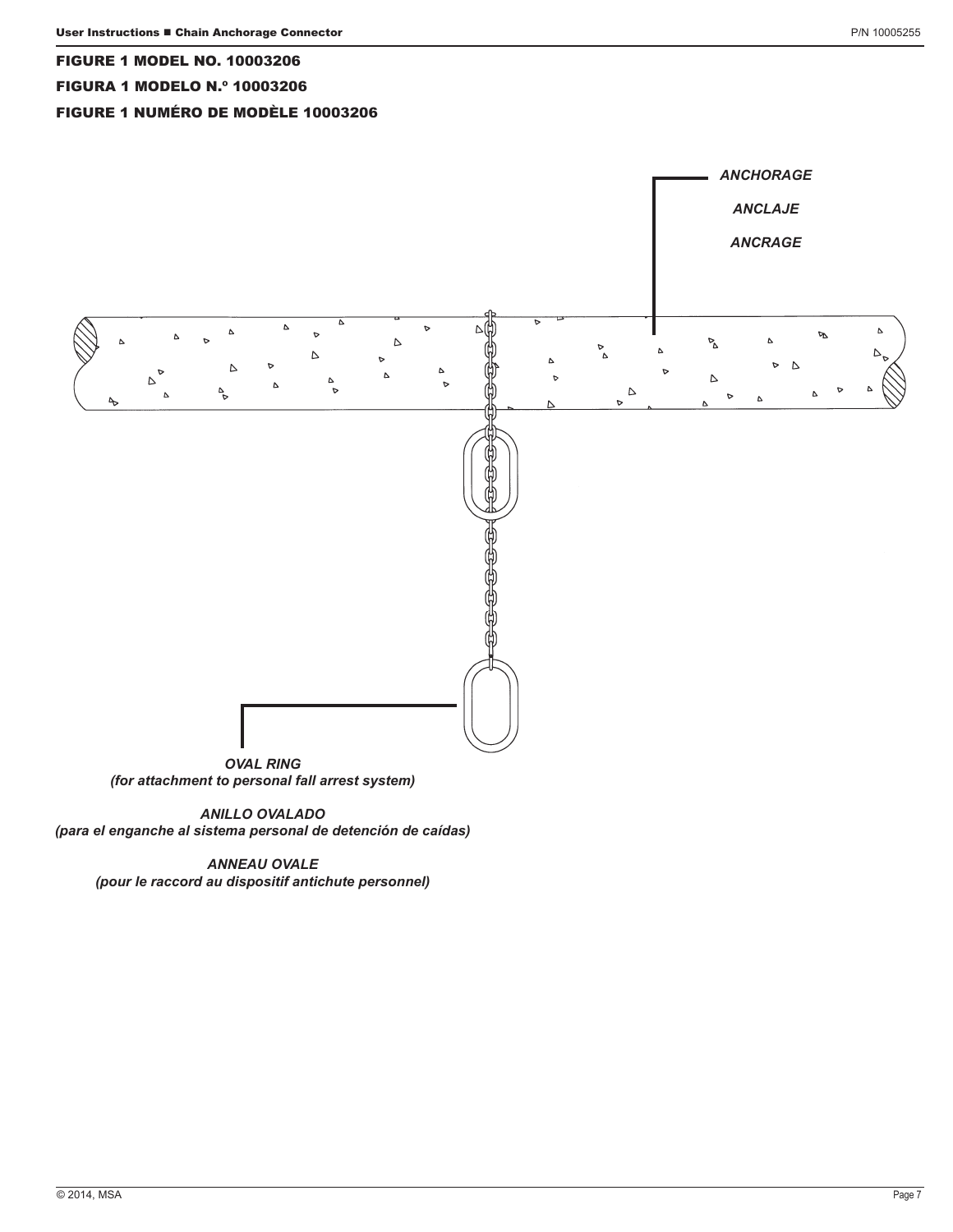#### 4.3 MAKING CONNECTIONS

When using a snaphook or carabiner to connect to an anchorage or when coupling components of the system together, be certain accidental disengagement ("rollout") cannot occur. Rollout is possible when interference between a snaphook or carabiner and the mating connector causes the carabiner's gate or keeper to accidentally open and release. Rollout occurs when a snaphook or carabiner is snapped into an undersized ring such as an eye bolt or other non-compatibly shaped connector. Only self closing, self-locking snaphooks or carabiners should be used to reduce the possibility of rollout when making connections. Do not use snaphooks or connectors that will not completely close over the attachment object. Do not make knots in the chain. Do not hook a lanyard back onto itself. Snaphooks and carabiners must not be connected to each other. Do not attach two snaphooks or carabiners into one Chain Anchorage Connector. Always follow the manufacturer's instructions supplied with each system component.

#### 4.4 REMOVAL OF THE CHAIN ANCHORAGE CONNECTOR

Before attempting removal of the Chain Anchorage Connector, disconnect all loads and attachment elements from the chain. Return the Chain Anchorage Connector to the appropriate person in the user's organization for cleaning, inspection and storage.

# 5.0 CARE, MAINTENTANCE AND STORAGE

#### 5.1 CLEANING INSTRUCTIONS

Clean the Chain Anchorage Connector with a solution of water and mild laundry detergent. Dry hardware with a clean cloth and hang to air dry. Do not speed dry with heat. Excessive accumulation of dirt, paint or other foreign matter may prevent proper function of the Chain Anchorage Connector. Questions concerning Chain Anchorage Connector conditions and cleaning should be directed to MSA.

#### 5.2 MAINTENANCE AND SERVICE

Equipment which is damaged or in need of scheduled maintenance must be tagged as "UNUSABLE" and removed from service. Corrective maintenance (other than cleaning) and repair, such as replacement of elements, must be performed by MSA. Do not attempt repairs.

#### 4.3 REALIZACIÓN DE LAS CONEXIONES

Al usar un gancho de seguridad o un mosquetón para la conexión a un anclaje, o al enganchar componentes del sistema entre sí, asegúrese de prevenir la liberación accidental. La liberación accidental es posible cuando una interferencia entre un gancho de seguridad o un mosquetón y el conector correspondiente hace que el gatillo del mosquetón se abra y se suelte accidentalmente. La liberación accidental se produce cuando un gancho de seguridad o un mosquetón están abrochados en un anillo de tamaño no adecuado como un perno de argolla o cualquier conector que tenga una forma no compatible. Deben usarse únicamente ganchos de seguridad o mosquetones de cierre y bloqueo automático para minimizar el riesgo de liberación accidental al realizar las conexiones. No use ganchos o conectores que no se cierren por completo al engancharlos al objeto. No haga nudos en la cadena. No enganche un cordón en sí mismo. Los ganchos de seguridad y los mosquetones no deben conectarse entre sí. No enganche dos ganchos de seguridad o mosquetones en un conector de anclaje de cadena. Respete siempre las instrucciones del fabricante entregadas junto a cada componente del sistema.

#### 4.4 DESCONEXIÓN DEL CONECTOR DE ANCLAJE DE CADENA

Antes de intentar desconectar el conector de anclaje de cadena, desconecte todas las cargas y los elementos de enganche de la cadena. Entregue el conector de anclaje de cadena a la persona encargada de la limpieza, la inspección y el almacenamiento.

# 5.0 CUIDADO, MANTENIMIENTO Y ALMACENAMIENTO

when the contract and the contract of

#### 5.1 INSTRUCCIONES PARA LA LIMPIEZA

Limpie el conector de anclaje de cadena con una solución de agua y detergente suave para ropa. Seque los herrajes con un paño limpio y cuélguelos para dejarlos secar al aire. No use fuentes de calor para acelerar el secado. Una acumulación excesiva de suciedad, pintura u otros materiales extraños puede comprometer el funcionamiento del conector de anclaje de cadena. Póngase en contacto con MSA si tiene dudas sobre las condiciones y la limpieza del conector de anclaje de cadena.

#### 5.2 MANTENIMIENTO Y SERVICIO

Todo equipo dañado o que requiera mantenimiento debe marcarse como "INUTILIZABLE" y ponerse fuera de servicio. Las operaciones de mantenimiento correctivo (fuera de la limpieza) y reparación, como la sustitución de elementos, deben ser llevadas a cabo por MSA. No intente reparar el producto por sí mismo.

# 4.3 RACCORDEMENTS

Lors du raccordement d'un porte-mousqueton ou d'un mousqueton à un ancrage ou de différents composants d'un dispositif les uns aux autres, s'assurer qu'aucun décrochage accidentel (déploiement) ne peut se produire. Le déploiement est possible lorsqu'une entrave entre un porte-mousqueton ou un mousqueton et le connecteur de raccordement fait en sorte que le dispositif de verrouillage ou le passant du mousqueton s'ouvre accidentellement. Le déploiement survient lorsqu'un porte-mousqueton ou un mousqueton est encliqueté à un anneau trop petit comme un boulon à œil ou un autre connecteur n'ayant pas une forme compatible. Utiliser uniquement des porte-mousquetons et mousquetons auto-bloquants ou à fermoir automatique afin de réduire la possibilité de déploiement lorsque l'on fait des raccords. Ne jamais utiliser de mousquetons ni de connecteurs qui ne ferment pas complètement sur le point d'ancrage. Ne pas faire de nœuds dans la chaîne. Ne pas raccrocher une longe à elle-même. Les portes-mousquetons et les mousquetons ne doivent pas être raccordés les uns aux autres. Ne pas fixer deux porte-mousquetons ou mousquetons à une seule chaîne d'ancrage. Toujours respecter les directives du fabricant fournies avec chaque composant du dispositif.

#### 4.4 RETRAIT DE LA CHAÎNE D'ANCRAGE

Avant de procéder au retrait de la chaîne d'ancrage, enlever toutes les charges et les éléments d'ancrage de la chaîne. Rapporter la chaîne d'ancrage à la personne responsable du nettoyage, de l'inspection et du rangement dans votre entreprise.

# 5.0 ENTRETIEN, RÉPARATIONS ET ENTREPOSAGE

#### 5.1 DIRECTIVES DE NETTOYAGE

Nettoyer la chaîne d'ancrage avec une solution d'eau et de détergent doux. Assécher les ferrures avec un chiffon propre et suspendre pour sécher. Ne pas tenter d'accélérer les processus de séchage avec de la chaleur. Une accumulation excessive de saleté, de peinture ou de corps étrangers peut nuire au fonctionnement de la chaîne d'ancrage. Les questions concernant l'état dde la chaîne d'ancrage doivent être adressées à MSA.

#### 5.2 ENTRETIEN ET RÉPARATIONS

L'équipement endommagé ou qui nécessite un entretien doit être marqué comme « INUTILISABLE » et être retiré du service. L'entretien correctif (autre que le nettoyage) et la réparation, comme le remplacement de pièces, doit être exécuté par MSA. Ne pas tenter d'effectuer de réparations.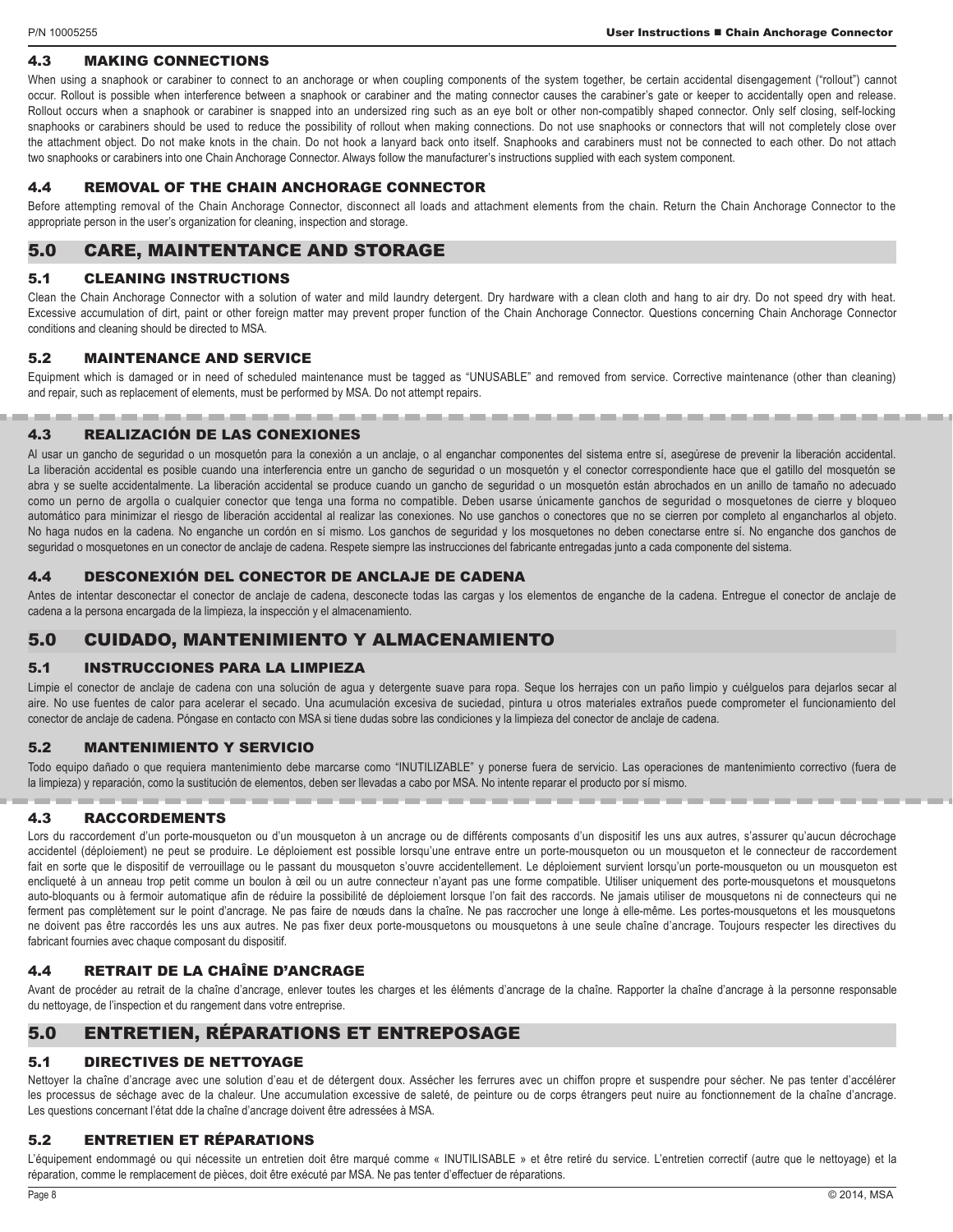# 5.3 STORAGE

Store the Chain Anchorage Connector in a cool, dry and clean place out of direct sunlight. Avoid areas where heat, moisture, light, oil, and chemicals or their vapors or other degrading elements may be present. Equipment which is damaged or in need of scheduled maintenance should not be stored in the same area as usable equipment. Heavily soiled, wet, or otherwise contaminated equipment should be properly maintained (e.g. dried and cleaned) prior to storage. Prior to using equipment which has been stored for long periods of time, a Formal Inspection should be performed by a competent person.

# 6.0 MARKINGS AND LABELS

The following labels must be present, legible and securely attached to the Chain.

# 7.0 INSPECTION

# 7.1 INSPECTION FREQUENCY

The Chain Anchorage Connector must be inspected by the user before each use and, additionally, by a competent person other than the user at intervals of no more than six months. The competent person inspection is referred to as Formal Inspection.

#### $\blacksquare$  caution

*If the Chain Anchorage Connector has been subjected to fall arrest or impact forces, it must be immediately removed from service and marked. as "UNUSABLE" until destroyed.* 

--------

#### 5.3 ALMACENAMIENTO

Guarde el conector de anclaje de cadena en un lugar fresco, seco y limpio, no expuesto a los rayos solares directos. Evite áreas con presencia de calor, humedad, luz, aceite, sustancias químicas, vapores u otros elementos nocivos. Los equipos dañados o en espera de mantenimiento no deben guardarse en el mismo lugar en el que se guardan los equipos en buen estado. Los equipos muy sucios, mojados o contaminados de cualquier manera, deben recibir un mantenimiento adecuado (p. ej. secarse y limpiarse) antes del almacenamiento. Antes de utilizar los equipos almacenados durante períodos prolongados, estos deben someterse a una inspección formal por parte de una persona competente.

# 6.0 MARCAS Y ETIQUETAS

Las siguientes etiquetas deben estar presentes, ser legibles y estar correctamente enganchadas en la cadena.

# 7.0 INSPECCIÓN

# 7.1 FRECUENCIA DE LAS INSPECCIONES

El usuario debe revisar el conector de anclaje de cadena antes de cada uso y debe, además, someterlo a una inspección a cargo de una persona competente distinta de sí mismo por lo menos una vez cada seis meses. La inspección a cargo de la persona competente se denomina "inspección formal".

#### $\blacktriangle$  cuidado

*Si el conector de anclaje de cadena ha detenido una caída o se ha visto sometido a fuerzas de impacto, debe ponerse fuera de servicio de inmediato y marcarse como "INUTILIZABLE" hasta su eliminación.* 

# 5.3 ENTREPOSAGE

Conserver la chaîne d'ancrage dans un endroit frais, sec et propre, loin du rayonnement solaire direct. Éviter les lieux où la présence de chaleur, d'humidité, de lumière, de graisse, de produits chimiques et de leurs vapeurs peut dégrader le treuil. Un dispositif endommagé ou nécessitant un entretien ne doit pas être rangé au même endroit que les appareils utilisables. Les pièces d'équipement souillées, mouillées ou autrement contaminées doivent être correctement entretenues (c'est-à-dire asséchées et nettoyées) avant d'être rangées. Une inspection systématique doit être effectuée par une personne qualifiée avant d'utiliser une pièce d'équipement ayant été entreposée pendant une longue période.

# 6.0 MARQUAGES ET ÉTIQUETTES

Les étiquettes suivantes doivent être présentes, lisibles et solidement fixées à la chaîne.

# 7.0 INSPECTION

# 7.1 FRÉQUENCE D'INSPECTION

L'utilisateur doit inspecter la chaîne d'ancrage avant chaque utilisation. De plus, une personne qualifiée autre que l'utilisateur doit également procéder à une inspection au moins tous les six mois, aussi appelée inspection systématique.

#### **AVERTISSEMENT**

*Si la chaîne d'ancrage a été soumise à des forces d'arrêt de chute ou à un choc, elle doit immédiatement être mise hors service et étiquetée « INUTILISABLE » jusqu'à sa destruction.* 

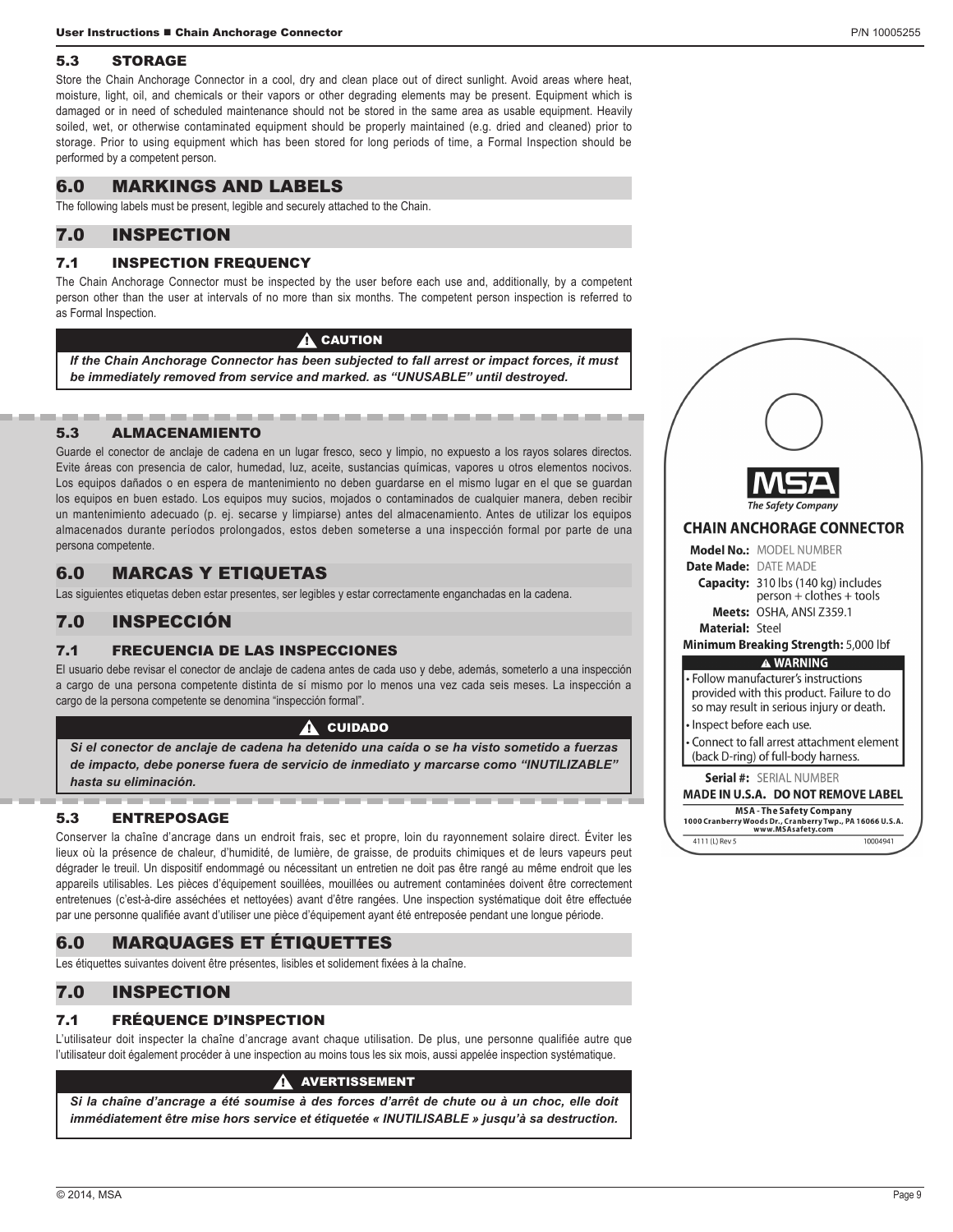# 7.2 INSPECTION STEPS

- Step 1: Inspect the Chain Anchorage Connector label to verify that it is present and legible. See section 6 for the specific labels that should be present and the information contained on those for the model number shown on page one (1) of these instructions. Check the Formal Inspection Grid to be sure a Formal Inspection has been performed within the last six months. If the Grid does not indicate that a Formal Inspection has been performed within the last six months (by being punched), or if any labels are missing or illegible, remove the Chain Anchorage Connector from use and mark it as "UNUSABLE" until a Formal Inspection is performed by a competent person.
- Step 2: Inspect the chain links, master links and oval rings for deformations, fractures, cracks, corrosion, deep pitting, sharp edges, cuts, deep nicks and evidence of excessive heat or chemical exposures.
- Step 3: Inspect the plastic label for its presence and legibility.
- Step 4: Inspect each component and subsystem of the complete system in accordance with the associated manufacturer's instructions.

#### 7.3 CORRECTIVE ACTION

When inspection in accordance with section 7 reveals signs of inadequate maintenance, the Chain Anchorage Connector must be immediately removed from service and marked as "UNUSABLE" until destroyed or subjected to corrective maintenance by the user's organization in accordance with section 9. Defects, damage, excessive wear, malfunction, and aging are generally not repairable. If detected, immediately remove the Chain Anchorage Connector from use and mark it as "UNUSABLE' until destroyed. For final disposition, submit the Chain Anchorage Connector to a competent person who is authorized to perform Formal Inspection. If there is any question as to repairability, contact MSA or a service center authorized in writing by MSA before further use of the product.

#### 7.2 PROCEDIMIENTO DE INSPECCIÓN

- Paso 1: Revise que las etiquetas del conector de anclaje de cadena estén presentes y resulten perfectamente legibles. En la Sección 6 se proporciona información sobre las etiquetas que deben estar presentes y los datos que figuran en las mismas para el número de modelo que se muestra en la página uno (1) de estas instrucciones. Revise la cuadrícula de inspección formal para asegurarse de que se haya realizado una inspección formal en los últimos seis meses. Si en la cuadrícula no está indicado (mediante perforación) que se ha realizado una inspección formal en los últimos seis meses, o si las etiquetas no están completas o resultan ilegibles, ponga el conector de anclaje de cadena fuera de servicio y márquelo como "INUTILIZABLE" hasta que supere una inspección formal a cargo de una persona competente.
- Paso 2: Revise que los eslabones de la cadena, los eslabones maestros y los anillos ovalados no presenten deformaciones, fracturas, grietas, corrosión, picaduras profundas, bordes cortantes, cortes, entalladuras profundas, y controle que no se hayan expuesto a un calor excesivo o a sustancias químicas.
- Paso 3: Compruebe que la etiqueta plástica esté presente y sea legible.
- Paso 4: Revise todos los componentes y subsistemas del sistema completo conforme a las instrucciones correspondientes del fabricante.

# 7.3 ACCIÓN CORRECTIVA

Si la inspección, de acuerdo con la sección 7, revela señales de un mantenimiento inadecuado, el conector de anclaje de cadena deberá ponerse fuera de servicio de inmediato y marcarse como "INUTILIZABLE" hasta su eliminación, o hasta que se someta a un mantenimiento correctivo por parte de la organización del usuario, de acuerdo con la sección 9. Los defectos, los daños, el desgaste excesivo, los problemas de funcionamiento y el envejecimiento generalmente no pueden repararse. Si se presentan estas condiciones, ponga el conector de anclaje de cadena fuera de servicio de inmediato y márquelo como "INUTILIZABLE" hasta su eliminación. Por último, envíe el conector de anclaje de cadena a una persona competente, autorizada para llevar a cabo la inspección formal. En caso de dudas en cuanto a la posibilidad de reparación del producto, póngase en contacto con MSA o con un centro de servicio autorizado por escrito por MSA antes de volver a utilizarlo.

#### 7.2 ÉTAPES DE L'INSPECTION

- Étape 1 : S'assurer que l'étiquette la chaîne d'ancrage est présente et lisible. Consulter la section 6 pour connaître les étiquettes qui devraient être présentes sur le modèle dont le numéro figure à la page 1 de ces directives ainsi que l'information qu'elles devraient contenir. Vérifier la grille d'inspection systématique afin de s'assurer qu'une inspection systématique a été réalisée au cours de six derniers mois. Si la grille n'indique pas qu'une inspection systématique a été réalisée au cours des six derniers mois (en étant poinçonné), ou si l'une ou l'autre des étiquettes est manquante ou illisible, mettre la chaîne d'ancrage hors service et indiquer qu'elle est « INUTILISABLE » jusqu'à ce qu'une personne qualifiée réalise une inspection systématique.
- Étape 2 : Inspecter les maillons de chaîne, les mailles maîtresses et les anneaux ovales pour détecter tout signe de déformations, fendillements, craquelures, corrosion, piqûres profondes, ébréchures, bords coupants, lacérations, entailles profondes et d'exposition à la chaleur intense ou à des substances chimiques.
- Étape 3 : S'assurer que l'étiquette en plastique est présente et lisible.
- Étape 4 : Inspecter chaque composant et sous-système du système au complet selon les directives pertinentes du fabricant.

#### 7.3 MESURE CORRECTIVE

Lorsqu'une inspection réalisée conformément à la section 7 révèle un entretien inadéquat. la chaîne d'ancrage doit immédiatement être mise hors service et étiquetée « INUTILISABLE » jusqu'à ce qu'elle soit détruite ou soumise à un entretien correctif par l'organisme de l'utilisateur conformément à la section 9. Les défectuosités et dommages, l'usure excessive, le mauvais fonctionnement et le vieillissement ne sont généralement pas réparables. En présence de tels problèmes, la chaîne d'ancrage doit immédiatement être mise hors service et étiquetée « INUTILISABLE », jusqu'à sa destruction. Pour une décision finale, soumettre la chaîne d'ancrage à une personne qualifiée et autorisée à réaliser l'inspection systématique. Pour toute question quant à la facilité de réparation, contacter MSA ou un centre d'entretien dûment autorisé avant d'utiliser le produit.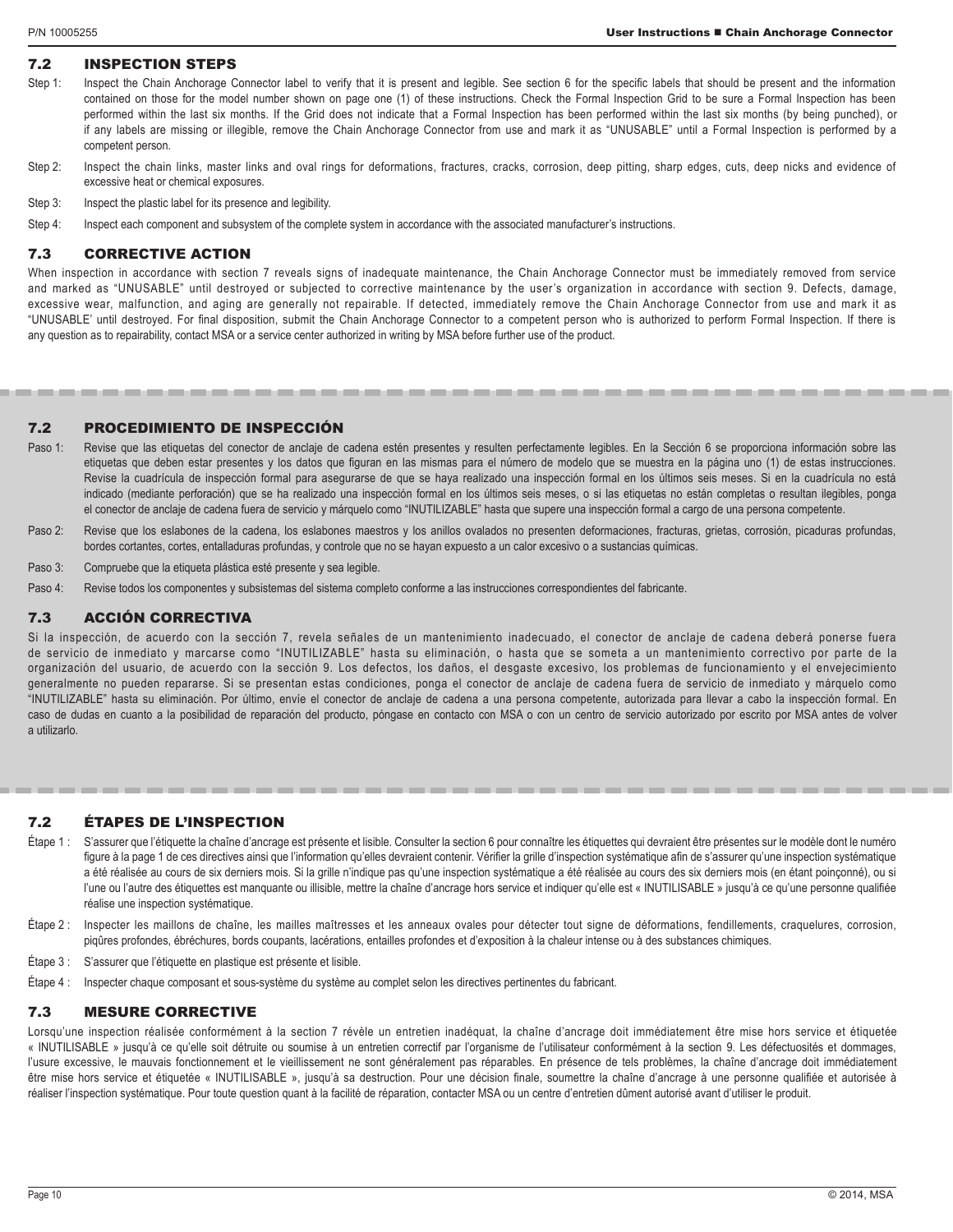# $\blacktriangle$  caution

*Only MSA or parties authorized in writing may make repairs to this equipment.*

# 8.0 INSPECTION GRID

Punch date of first use.

|     |  | IVI |  |  |  |  |  |
|-----|--|-----|--|--|--|--|--|
| 1st |  |     |  |  |  |  |  |
| 2nd |  |     |  |  |  |  |  |
| 3rd |  |     |  |  |  |  |  |
| 4th |  |     |  |  |  |  |  |
| 5th |  |     |  |  |  |  |  |
| 6th |  |     |  |  |  |  |  |

 $\triangle$  cuidado

*Solo MSA o personal autorizado por escrito por la misma, pueden llevar a cabo la reparación de este equipo.*

# 8.0 CUADRÍCULA DE INSPECCIÓN

Perfore la fecha del primer uso.

|  | M | M |  |  |  |  |
|--|---|---|--|--|--|--|
|  |   |   |  |  |  |  |
|  |   |   |  |  |  |  |
|  |   |   |  |  |  |  |
|  |   |   |  |  |  |  |
|  |   |   |  |  |  |  |
|  |   |   |  |  |  |  |

#### **A** AVERTISSEMENT

*Seuls MSA ou les tiers ayant une autorisation écrite peuvent réparer cet équipement.*

# 8.0 GRILLE D'INSPECTION

Poinçonner la date de première utilisation.

|     |  |  | IVI |  |  |  |  |
|-----|--|--|-----|--|--|--|--|
| 1eı |  |  |     |  |  |  |  |
|     |  |  |     |  |  |  |  |
|     |  |  |     |  |  |  |  |
|     |  |  |     |  |  |  |  |
|     |  |  |     |  |  |  |  |
|     |  |  |     |  |  |  |  |